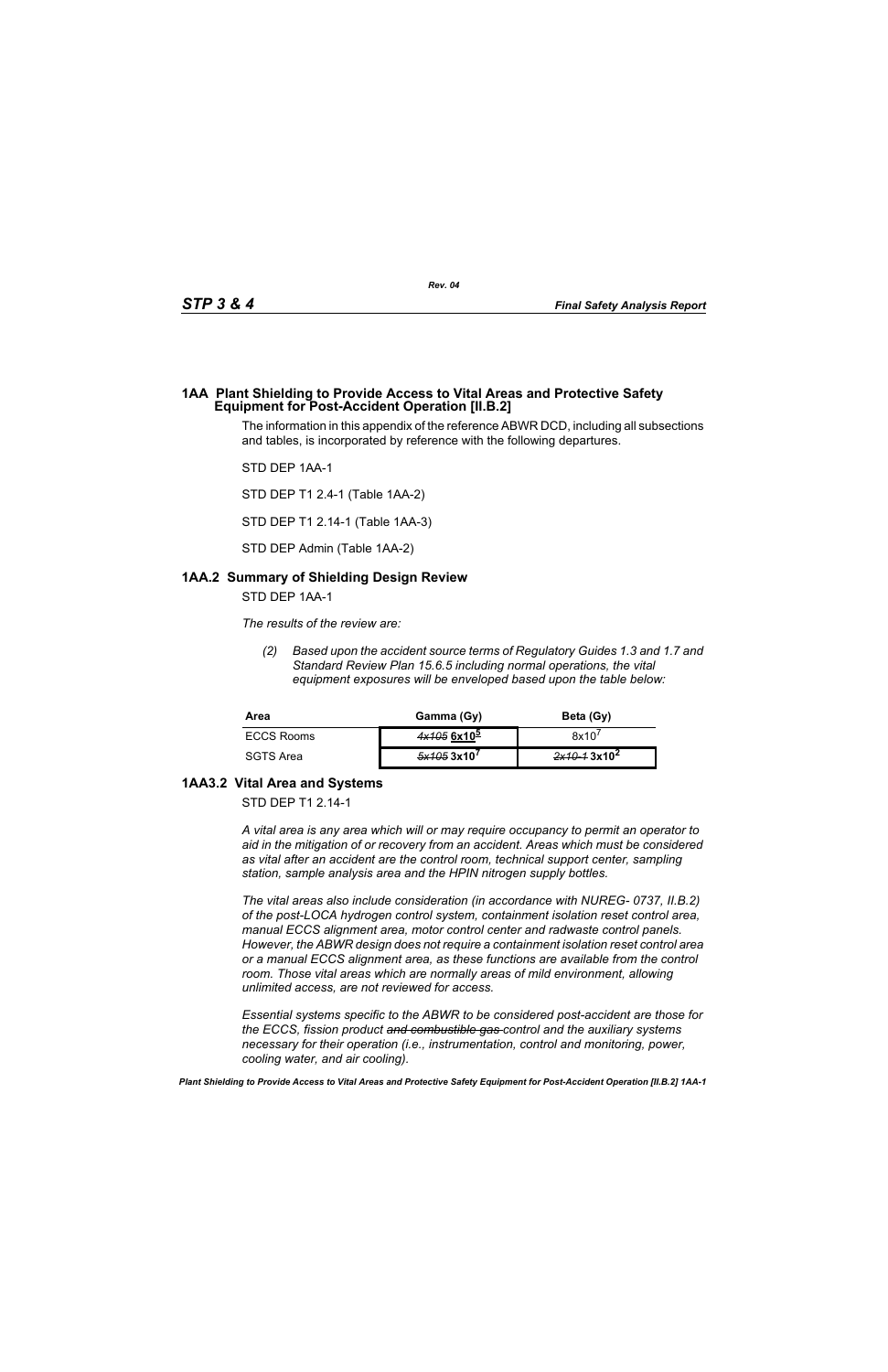## **1AA.5.1.2 Emergency Core Cooling Systems and Auxiliaries**

STD DFP T1 2 4-1

*The fuel pool cooling function (Subsection 1.2.2.7.2) is also included on the basis that a recently unloaded fuel batch could require continued cooling during the post-accident period.* This function is also supplemented by the RHR Fuel Pool Cooling Mode as described in *Section* Subsection 9.1.3.2. *The* RHR *equipment is environmentally qualified, so access is not required and redundancy is included in system components.*

## *1AA.5.1.3 Combustible Gas Control Systems and Auxiliaries*

STD DEP T1 2.14-1

*Flammability control in the primary containment is achieved by an inert atmosphere during all plant operating modes except* for *operator access for* during *refueling and maintenance. and a recombiner system to control oxygen produced by radiolysis The high pressure nitrogen (HPIN) gas supply is described in Subsection 1.2.2.12.13. The Containment Atmospheric Monitoring System (CAMS) measures and records containment oxygen/hydrogen concentrations under post-accident conditions. It is automatically initiated by detection of a LOCA (Subsection 7.6.1.6). Table 1AA-3 lists the combustible gas control principal components and their locations.*